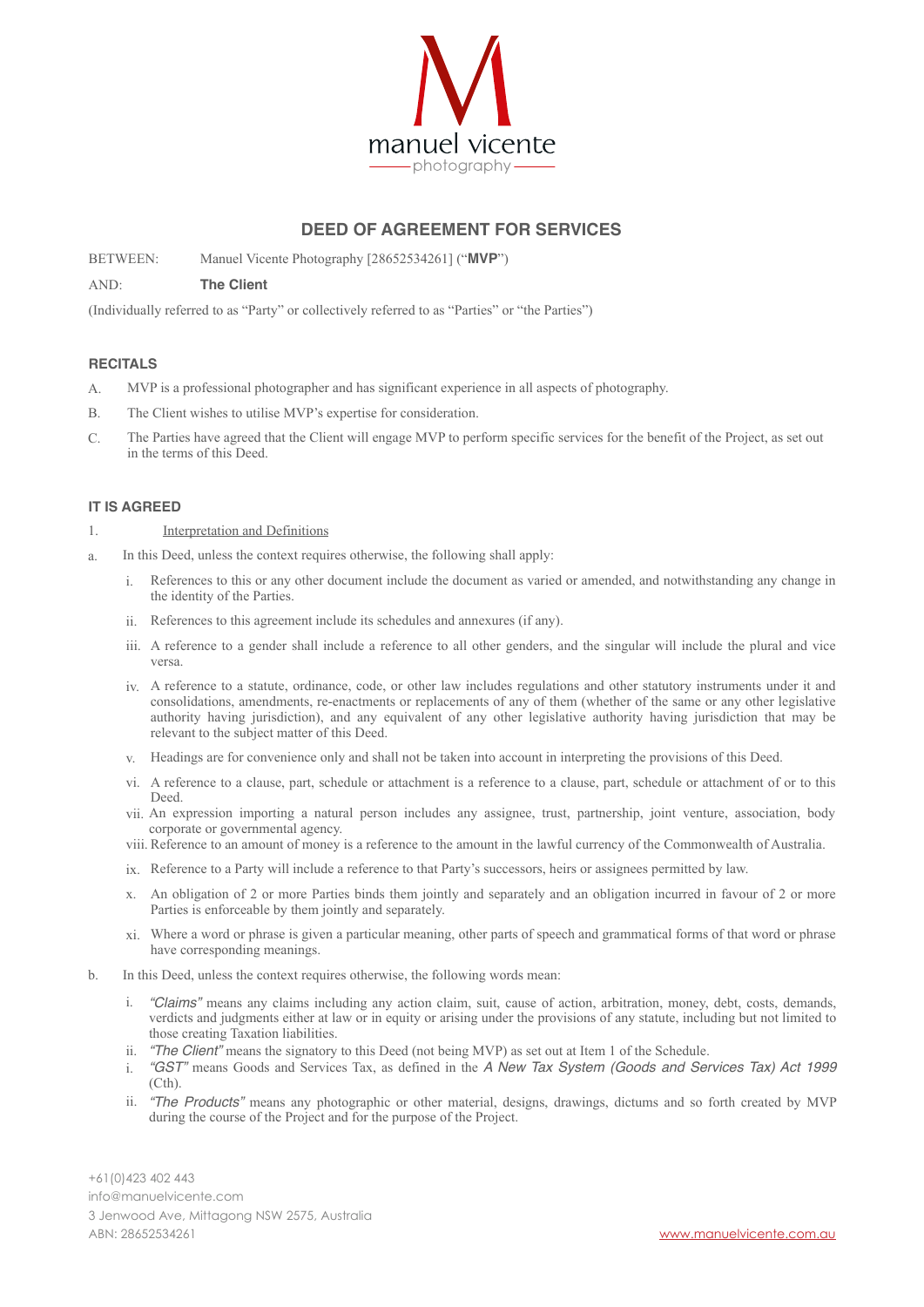

iii. *"The Project"* means the specific photography services for which MVP is engaged by the Client to provide, as set out in the provisions of this Deed and the Schedule.

#### 2. Purpose and Agreement

The purpose of this Deed is to set out and formalise the services MVP will provide to the Client, and specifically to define the extent of the terms and conditions surrounding the said services, which the Parties have agreed to be essential, including the:

- a. Current and future proprietary or other rights in or in relation to the Products;
- b. Nature and extent of services to be provided by MVP to the Client;
- c. Consideration payable by the Client to MVP in exchange for services provided to the Client, and the reimbursement of MVP for any expenses reasonably incurred in providing services to the Client; and
- d. Allocation of various liabilities or potential liabilities and corresponding indemnities.

#### 3. Warranties

- a. Before entering into this Deed, all Parties have obtained, or have had the opportunity and have elected not to so obtain, separate and independent legal, accounting and financial advice as to the terms of this Deed and as to their obligations, rights and liabilities under this Deed. Each Party relies on this warranty and representation given by each other Party.
- b. All Parties intend for this Deed to be binding.
- c. All Parties understand that this Deed continues to operate despite the death of a Party and operates in favour of, and is binding on, the legal personal representative of that Party.
- d. The Parties have entered this Deed with the intention that it will still apply with a binding effect to the fullest extent possible notwithstanding any material change in the circumstances of any Party.
- e. No Party has entered this Deed as the result of any undue influence, unconscionable conduct, duress or similar circumstances of pressure, necessity or unequal bargaining power and all Parties were fully cognisant of the advantages and disadvantages of so entering at the time of making an informed choice in the affirmative.
- f. The Parties will do all things reasonably necessary, including but not limited to the execution and lodgement of any requisite documents, to give effect to the provisions of this Deed.
- g. The Parties will refrain from doing anything, including but not limited to the execution of a last will and testament with inconsistent provisions to this Deed, that may potentially jeopardise the operation or effect of any of the provisions of this Deed, and the Parties acknowledge and agree that any such act will be void or voidable at the discretion of the Parties.

### 4. Obligations of MVP

Throughout the course of the Project, and in consideration for the obligations of the Client, MVP will:

- a. Use all reasonable endeavours to maintain and keep current the highest standards with respect to photography, printing and reproduction;
- b. Use all reasonable endeavours to ensure that the standards with respect to printing reproduction and any other services provided for the purpose of the Project from third parties are as close as possible to those requested by the Client;
- c. Use all reasonable endeavours to continue to conduct the Project in accordance with the Schedule;
- d. Maintain confidentiality with respect to all personal details or proprietary or sensitive information of the Client; and
- e. Deliver the Products to the Client upon the Client's compliance in full with the payment of consideration to MVP for the Project pursuant to clause 5 herein, as the case may be.

### 5. Consideration

In consideration for the obligations of MVP, the Client:

a. Will pay MVP an initial non-refundable deposit, as set out in Item 8 of the Schedule, on account of the Agreed Price of the Project;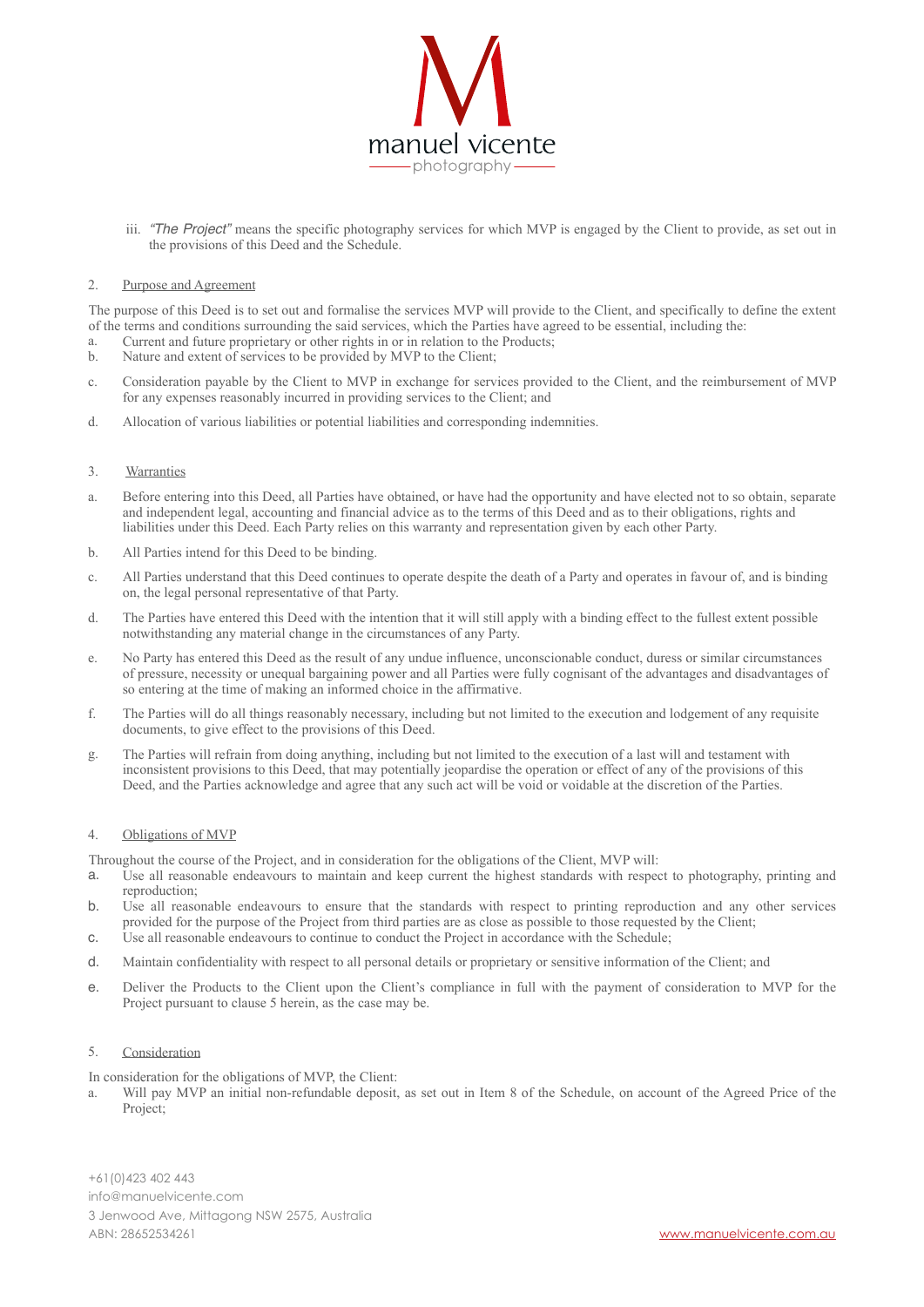

- b. In the event that the Products are complete within seven days of Item 7 of the Schedule, will pay MVP the balance of the Agreed Price of the Project immediately on notification to the Client by MVP of completion of the Project;
- c. In the event that the Products are not complete within seven days of Item 7 of the Schedule, will pay MVP the balance of the Agreed Price of the Project within fourteen days of such notification to the Client by MVP of completion of the Project;
- d. In the event that the Client does not comply with clause 5b or 5c herein, interest will immediately begin to accrue from the 15<sup>th</sup> day following such notification of completion of the Project at the rate awarded in accordance with section 100 of the *Civil Procedure Act 2005* (NSW);
- e. May pay MVP by way of instalments at the sole discretion of MVP and on terms to be determined by MVP and agreed in writing with the Client;
- f. While the consideration payable by the Client to MVP pursuant to this clause is inclusive of the disbursements and other costs associated with the fulfilment of MVP's obligations pursuant to clause 4 herein, with respect to any additional services and / or products provided by MVP pursuant to clause 4 herein, the Client will pay MVP additional consideration in the form of the cost price of the said services and / or products plus a margin of 10% plus GST.
- 6. Use of and Rights in the Products
- a. Any and all proprietary rights to and in the Products, including but not limited to copyright and any moral rights, remain exclusively vested in MVP at all times.
- b. Subject to the Client's compliance with the provisions of this Deed, MVP grants the Client a non-exclusive and irrevocable license in and to the Products, subject to the following terms:
	- i. MVP retains the right to print and otherwise reproduce the products for both internal and external purposes, including but not limited to marketing, promotion, exhibition and advertising; and
	- ii. The Client may not use the Products for any commercial, or non-commercial but public, purpose.

### 7. Termination

- a. Without limiting the rights contained elsewhere in this Deed, either Party may terminate this Deed by giving the other Party two weeks' written notice of termination in any of the following circumstances:
	- Where the Parties agree in writing;
	- ii. If either Party becomes insolvent or otherwise materially prejudiced with respect to their ability to carry on business in the manner in which they were able on the date of execution of this Deed;
	- iii. If amendments to any applicable law or regulation, or other new legislation that comes into effect, significantly change the nature of the rights and obligations contained herein;
	- iv. If a force majeure event occurs which causes interference with, delay, loss or damage and those circumstances continue or are likely to continue, or the effects of the interference, delay, loss or damage are not likely to be reduced or overcome in time for the Parties to ensure they meet their obligations;
	- v. If a material warranty as provided by a Party pursuant to clause 3 herein becomes or is otherwise proven to be incorrect or inaccurate and cannot be rectified;
	- vi. If a Party breaches any essential term of this Deed or fails to perform any obligation hereunder ("the Defaulting Party"), the other Party may terminate this Deed if:
		- A. Such default continues for two weeks after receipt by the Defaulting Party of written notice from the other Party specifying the default and requesting that the default be remedied; or
		- B. In the event the other Party performs the Defaulting Party's obligation or rectifies the damage, the direct and indirect costs and expenses incurred in doing so have not been reimbursed to the other Party by the Defaulting Party within two weeks after the Defaulting Party's receipt by the other Party of the relevant Invoice(s).
- b. Termination of this Deed under this clause is without prejudice to any rights or remedies that may have arisen out of any breach of this Deed occurring prior to completion, at common law or in equity.
- c. For the avoidance of doubt, subject to any provision of this Deed evincing a contrary intention, termination does not extinguish any rights MVP may have to consideration and / or reimbursement pursuant to clause 5 above, nor the obligation of the Client to ensure same.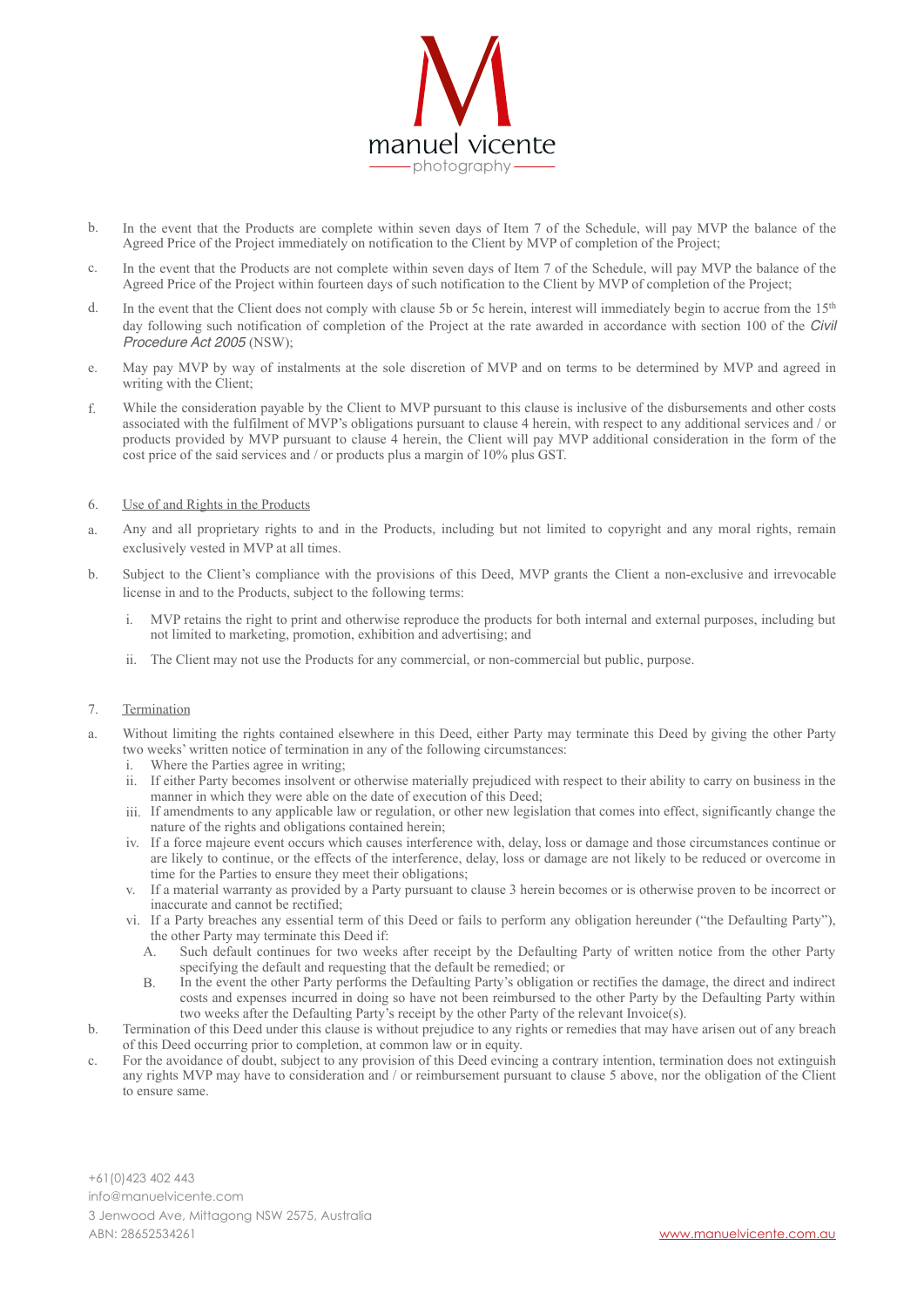

#### 8. Indemnification

The Parties expressly acknowledge and agree that:

- a. No Party guarantees the Completion of the Project;
- The Parties may be relying on representations made and / or warranties given by other Parties in this Deed and that, as such, the Parties may have, and may continue to, assume considerable risk, including but not limited to through the fulfilment of their respective obligations, that the Parties may not otherwise have endeavoured to assume in absence of the Parties' execution of this Deed;
- c. The Parties acknowledge that, in the event of a breach, derogation from, inability, unwillingness or refusal to comply with the terms of this Deed, the Parties would have relied on the other Party's representations and / or warranties to their detriment and that, as such, the Party in breach will indemnify the other Party for any reasonable costs or expenses, whether direct or indirect, present or future, incurred by those Parties in connection with this Deed;
- d. Subject to MVP acting in breach or outside the scope of the provisions of this Deed, the Client specifically indemnifies MVP against the following occurrences:
	- i. Any and all Claims arising in relation to the Project;
	- ii. Any and all liability for any damage arising to any Party as a result of the Client's use of the Products;
	- iii. Any and all theft, damage or loss relating to any of the Products;
	- iv. Any ancillary loss or damage, suffered by the Client or any third party.
- e. Without limiting any other right or obligation which a Party may have under this Deed or a covenant herein or otherwise, and subject to the remainder of this clause, each Party indemnifies and will keep indemnified the other Party for any Claims or other loss or damage suffered as a result of the other Party's breach of this Deed or arising from the breach of any law, regulation, by-law or order of any relevant competent authority affecting the performance of that Party's obligation under this Deed or the covenants herein; and
- f. Any indemnity under this Deed will be independent of any other obligation of any Party and is irrevocable and will continue despite expiration or termination of this Deed. Any Party may enforce any indemnity without or before incurring any expense.

#### 9. Relationship of the Parties

Nothing in this Deed is to be construed as constituting the Parties as partners, or as creating between the Parties the relationship of employer and employee, master and servant, or principal and agent and no Party has (and must not represent that it has) any power, right or authority to bind the other, unless the contrary intention is expressed in the provisions of this Deed.

### 10. Variation

No variation of this Deed will be of any force or effect unless it is in writing and signed by all Parties, and any such variation may be subject to additional charges.

### 11. Assignment

No Party may assign its rights under this Deed without the written consent of the other Parties.

#### 12. Agreement Documents, Entire Agreement and Acceptance

- a. This Deed, in addition to any letter or email of offer and accompanying Schedule sent by MVP to the Client ("the Agreement Documents"), together constitute the entirety of the Agreement between the Parties.
- b. The Agreement Documents embody the entire agreement between the Parties relating to the subject matter of this Deed, and the Agreement Documents supersede and replace any prior and contemporaneous agreements and understandings between the Parties relating to the subject matter of this Deed.
- c. The terms of this Deed will be taken to be accepted upon the written confirmation from the Client of MVP's instructions to proceed with the Project.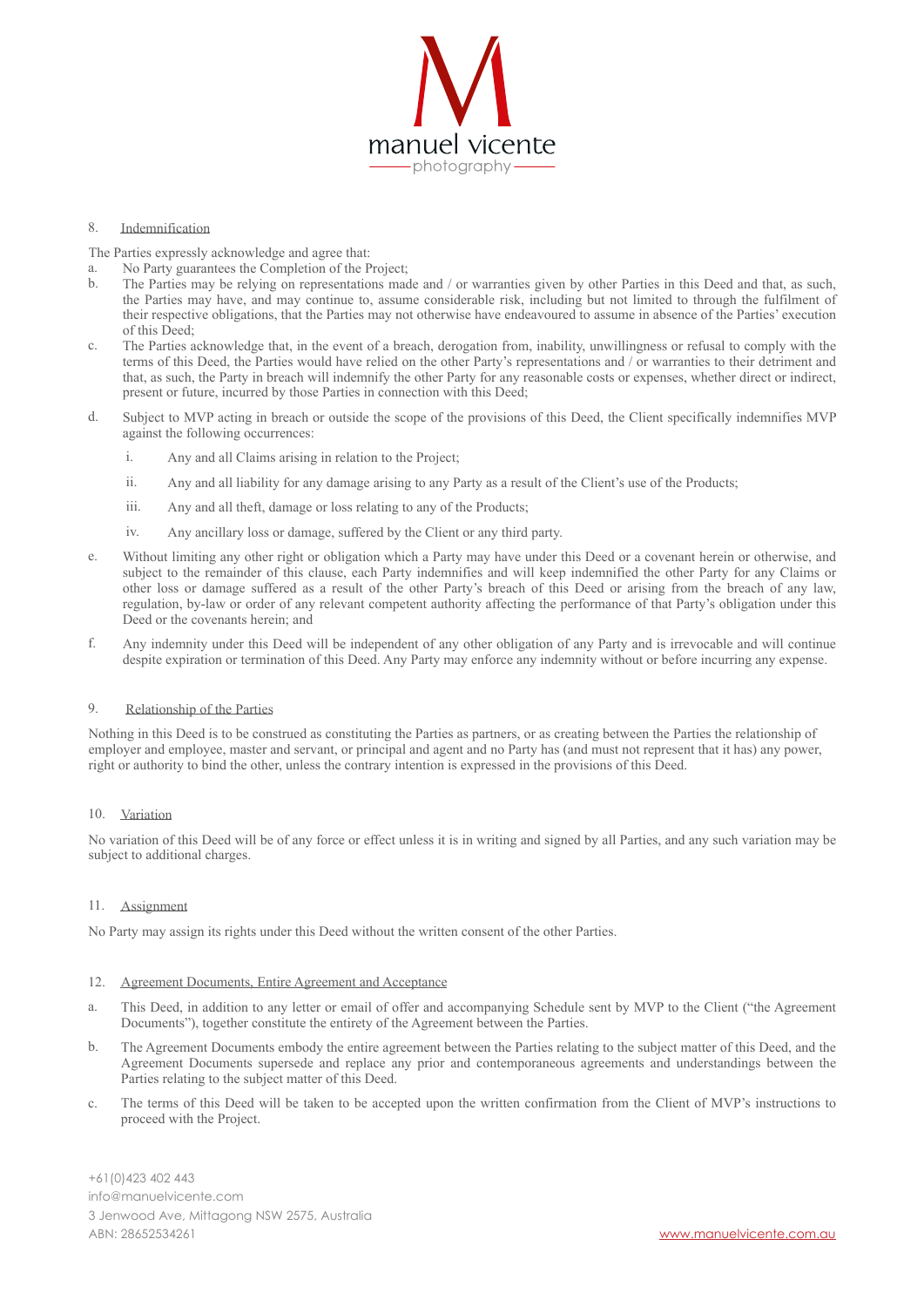

d. This Deed, and the Agreement Documents, may be executed in counterparts, each of which will be deemed to be an original and all of which together will constitute one instrument and this Deed.

#### 13. Document to enure

Subject to any express terms of this Deed evincing a contrary intention, all of the clauses of this Deed survive termination of this Deed for any reason and continue to be binding upon the Parties and enure for the benefit of the Parties.

#### 14. Governing law and jurisdiction

This Deed is governed by the law of New South Wales and the Parties:

- a. submit to the non-exclusive jurisdiction of its courts and courts of appeal from them; and help will not object to the exercise of jurisdiction by those courts on any basis
- will not object to the exercise of jurisdiction by those courts on any basis.
- 15. Dispute resolution
- a. If a dispute arises out of or relates to this Deed (including any dispute as to the meaning, performance, validity, subject matter, breach or termination of the Deed or as to any claim in tort, in equity or pursuant to any statute) ("Dispute") a Party may not commence any court or arbitration proceedings relating to the Dispute unless it has complied with the following paragraphs of this clause, except where the Party seeks urgent interlocutory relief.
- b. A Party claiming that a Dispute has arisen under or in relation to this Deed must give written notice to the other Party specifying the nature of the Dispute.
- c. On receipt of that notice by the other Party, the Parties must endeavour in good faith to resolve the Dispute expeditiously using informal dispute resolution techniques such as mediation, expert evaluation or determination or similar techniques agreed by them.
- d. If the Parties do not agree within seven days of receipt of the notice (or such further period as agreed in writing by them) as to: i. The dispute resolution method and/or procedures to be adopted;
	- ii. The timetable for all steps in those procedures; and
	- iii. The selection and compensation of the independent person required for such technique;
	- iv. The Parties must mediate the Dispute in accordance with the Mediation Rules of the Law Society of New South Wales and the President of the Law Society of New South Wales or the President's nominee will select the mediator and determine the mediator's remuneration.
- e. In the event the Dispute is not resolved by mediation within fourteen days of written notice by one Party to the other of the Dispute (or such further period agreed in writing between the Parties), either Party may refer the Dispute to arbitration. The arbitrator shall be agreed between the Parties within ten days of written notice of the referral by the referring Party to the other, or failing agreement such as appointed by the President of the Law Society of New South Wales or the President's nominee. In either case the arbitrator shall not be a person who has participated in an informal resolution procedure in respect of the Dispute.

#### 16. Severance

- a. In the event of any covenant or other provision of this Deed being declared invalid, illegal, unlawful or otherwise being incapable of enforcement, all other covenants and provisions of this Deed shall nevertheless prevail and remain in full force and effect.
- b. In the event of any such provision being severed the Parties must endeavour to agree upon provisions in substitution for the severed provision that are not illegal and that substantially express the meaning of the severed provision.

#### 17. Independent advice

a. The Parties to this Deed acknowledge and represent to each other that they have obtained, or have had the opportunity to obtain and have elected not to so obtain, separate and independent legal, accounting and / or financial advice as to the terms of this Deed and as to any obligations, rights or potential liabilities that may arise under this Deed.